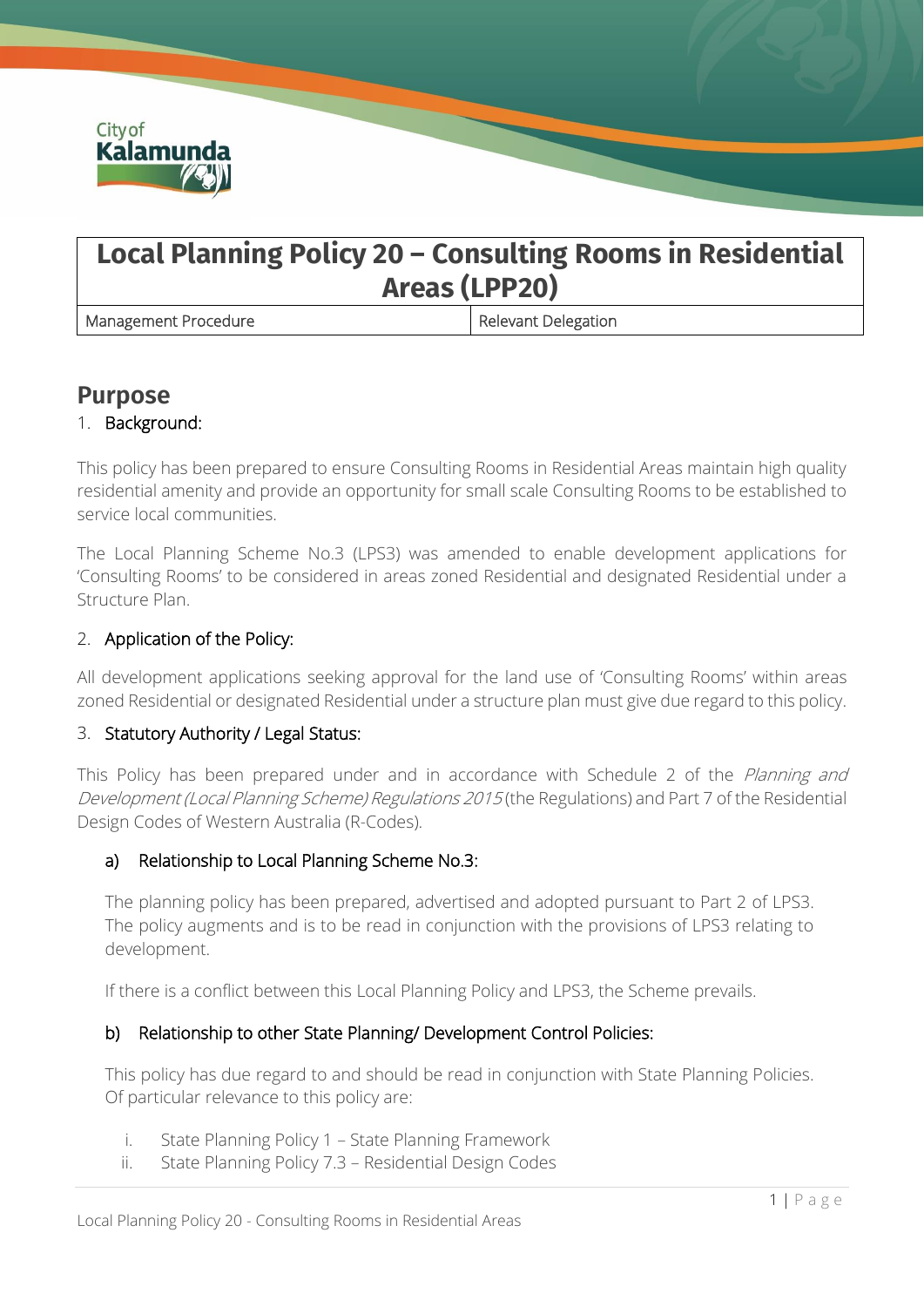

- iii. State Planning Policy 3.7 Planning in Bushfire Prone Areas
- iv. State Planning Policy Liveable Neighbourhoods

This policy must be read in conjunction with City of Kalamunda Local Planning Policies. Local Planning Policies relevant to this policy are:

- a) Local Planning Policy 15 Outbuildings and Sea Containers
- b) Local Planning Policy 11 Public Notification of Planning Proposals
- c) Local Planning Policy 13 Street Fence, Wall and Gate Policy
- d) Local Planning Policy 8 Retention and Upgrade of Grouped Dwellings
- e) Local Planning Policy 9 Dual Density Design Guidelines
- f) Local Planning Policy 2 Advertsing Signage

### 4. Policy Objectives:

The objectives of this policy are to:

- a) Ensure Consulting Rooms maintain the amenity and character of the Residential areas in which they are proposed; and
- b) To streamline the assessment process for Consulting Room proposals.

# 5. Definition of Consulting Rooms:

The use classification of 'Consulting Rooms' is defined in Schedule 1 of LPS 3 as follows:

"Consulting rooms means premises used by no more than two health consultants for the investigation or treatment of human injuries or aliments and for general care."

# **Policy Statement:**

In considering applications for consulting rooms within residential areas, the location, siting and design of the consulting room shall be assessed. Efforts should be made to ensure the development does not have an adverse impact on the residential character and amenity of surrounding areas. Additional traffic and parking should be minimised in the residential area.

Development Applications must demonstrate acceptable impact with regard to:

- a) Traffic impacts;
- b) Noise attenutation;
- c) Visual privacy;
- d) Overshadowing; and
- e) Established streetscape and urban design

### 1. Details:

In assessing any Development Application for consulting rooms, the following will be considered:

#### 2. Location:

a) In order to avoid the adverse cumulative impacts of non-residential development in a residential area, the following will not be supported: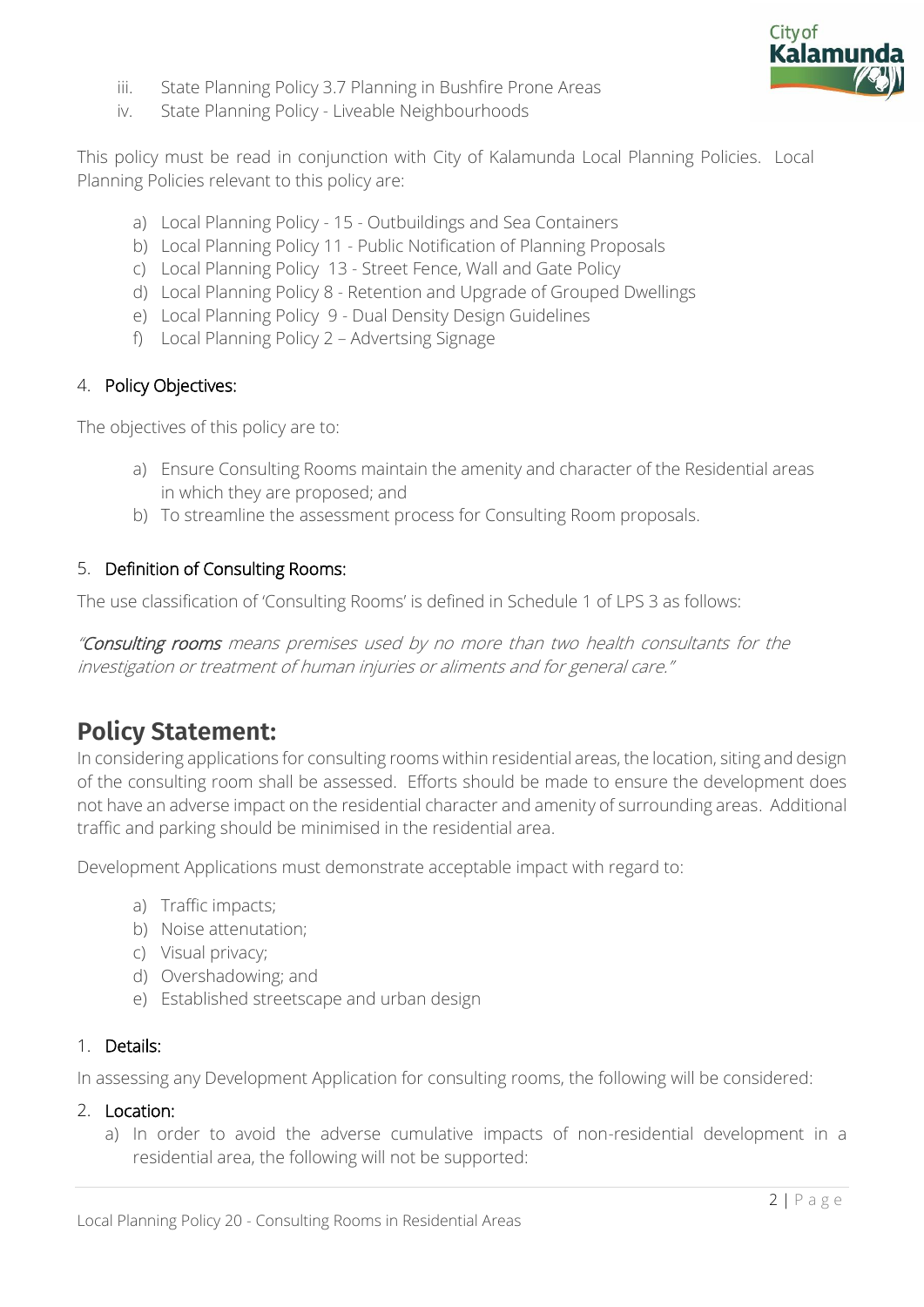

- i. a consulting room that would contribute to the concentration of nonresidential uses along a street; or
- ii. abutting an existing or located in close proximity to another consulting room.
- b) Battle-axe lots or sites located at the head of cul-de-sacs should be avoided as they limit the opportunity for the provision of car parking and can cause traffic problems due to the concentration of activity.

# 3. Built Form:

- a) Any associated signage shall have a residential appearance, character and size that does not detract from the resdential character of the area in accordance with Local Planning Policy 2 – Advertising Signage.
- b) Building design shall be consistent with the prevailing streetscape;
- c) Bulk and scale shall be suitable in the context of the development; and
- d) Setbacks are to be consistent with the zone provisions and prevailing streetscape.

# 4. Landscaping:

- a) A landscaping plan is to be submitted for consideration prior to determination;
- b) Where parking is proposed within the front setback areas, a minimum two (2) metre wide landscaping strip is to be provided between the lot boundary to any road frontage and the proposed car parking;
- c) One (1) shade tree with a minimum pot size of 90L is required for every two (2) car parking bays, including accessible bays;
- d) Adjoining verge areas are required to be landscaped, reticulated and maintained to the satisfaction of the City;
- e) Verge areas are not permitted to be paved, constructed, or sealed, with the exception of crossovers and footpaths.

# 5. Hours of Operation:

The days and hours of operation for a consulting room shall not exceed the following:

- a) 8.00am to 7.00pm, Monday to Friday;
- b) 9.00am to 5.00pm, Saturday; and
- c) Closed on Sundays or Public Holidays.

### 6. Car Parking :

- a) The number of car bays to be provided is to be in accordance with the scheme;
- b) All visitor and staff parking associated with the proposed development shall be contained wholly within the property boundaries.
- c) The number of ACROD bays provided is to be in accordance with the Building Codes of Australia;
- d) All car parking is to be provided on-site in accordance with AS2890.1; no verge parking is permitted;
- e) Car parking in front of consulting rooms should be minimised to maintain a residential streetscape. Car parking should, where practicable, be located at the rear of the building and the location clearly sign-posted;